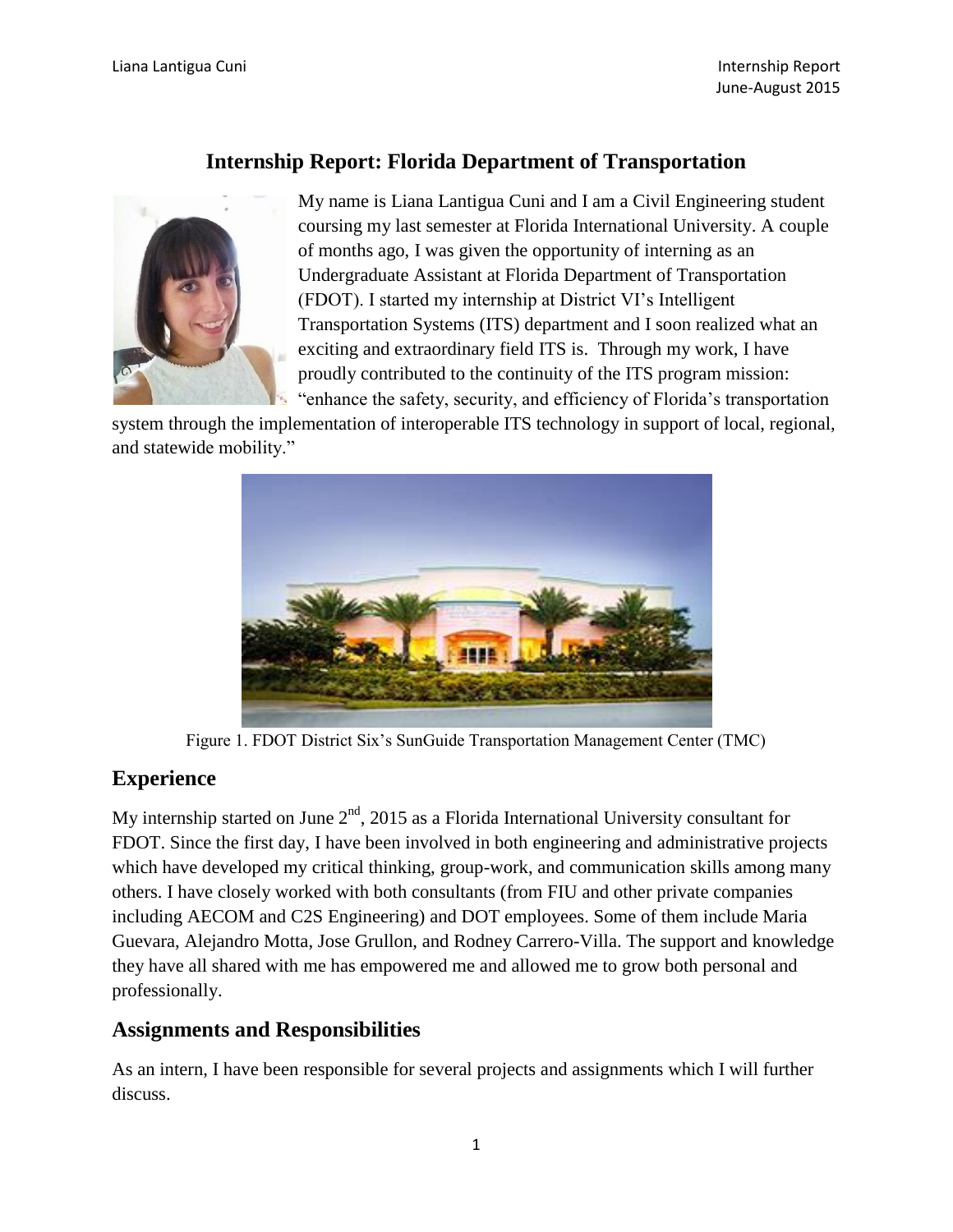### **Completion of Travel Time Reliability Monthly Report**

As traffic in major cities worsens almost on a daily basis, travel time reliability becomes crucial in order to ensure the client (i.e. the public) is content and does not experience unexpected traffic delays. The Travel Time Reliability Monthly Report is prepared every month by an FIU consultant and submitted to the ITS Special Projects Coordinator during the first week of the month in order to be approved. Ultimately, the report is uploaded and published on the SunGuide website for the public to access.

The report is intended to provide an understanding of how reliable the traffic behavior is, focusing on the travel time. It includes information related to travel time index (TTI) by roadways, weekdays travel times by time of day, and weekdays speeds and volumes by time of day for each roadway analyzed. Travel time index is an indication of how much longer travel times are during congestion compared to during light traffic.

I completed the Travel Time Reliability Monthly Reports corresponding to the months of May and June. I did so by following FDOT District VI's Standard Operating Guidelines and retrieving the necessary data from the Operations Task Manager (OTM) software related to the segments being analyzed. During the process, I had the complete support and assistance from Maria Guevara.



**Florida Department of Transportation** SunGuide Transportation Management Center - District VI 1001 NW 111 Avenue · Miami, Florida 33172 Phone: 305.470.5757 • Fax: 305.470.5832



# **TRAVEL TIME RELIABILITY REPORT Travel Time Index by Roadway\***

| <b>Time</b> | $I-95$ |           | $I-195$ |           | $I-75$ |           | <b>SR 826</b> |      |              |      |           |              |
|-------------|--------|-----------|---------|-----------|--------|-----------|---------------|------|--------------|------|-----------|--------------|
|             | NB     | <b>SB</b> | EB      | <b>WB</b> | NB     | <b>SB</b> | <b>NB</b>     | EB   | <b>NB/EB</b> | SB   | <b>WB</b> | <b>SB/WB</b> |
| 0:00        | 1.07   | 1.11      | 1.07    | 1.05      | 1.01   | 0.99      | 1.00          | 0.98 | 0.99         | 1.01 | 0.98      | 0.99         |
| 1:00        | 1.03   | 1.09      | 1.07    | 1.03      | 1.02   | 1.00      | 1.01          | 0.99 | 1.00         | 1.02 | 0.99      | 1.00         |
| 2:00        | 1.03   | 1.09      | 1.08    | 1.04      | 1.06   | 1.02      | 1.03          | 1.00 | 1.02         | 1.04 | 1.01      | 1.01         |
| 3:00        | 1.02   | 1.09      | 1.09    | 1.04      | 1.11   | 1.01      | 1.05          | 1.01 | 1.03         | 1.03 | 1.01      | 1.01         |
| 4:00        | 1.02   | 1.08      | 1.07    | 1.04      | 1.16   | 1.01      | 1.05          | 1.01 | 1.03         | 1.02 | 1.01      | 1.00         |
| 5:00        | 1.01   | 1.06      | 1.06    | 1.02      | 1.13   | 0.99      | 1.03          | 0.99 | 1.01         | 1.01 | 0.98      | 0.99         |
| 6:00        | 1.02   | 1.24      | 1.09    | 1.01      | 1.10   | 1.00      | 1.07          | 1.08 | 1.07         | 1.23 | 1.09      | 1.15         |
| 7:00        | 1.04   | 1.84      | 1.18    | 1.02      | 1.09   | 1.26      | 1.09          | 1.35 | 1.21         | 1.71 | 1.41      | 1.56         |
| 8:00        | .08    | 2.19      | 1.52    | 1.07      | .10    | .47       | 1.09          | .32  | 1.18         | .97  | 1.50      | 1.74         |

Figure 2. Travel Time Reliability Report posted on TMC.SunGuide.info

### **Travel Time Link Configurations**

As previously discussed, travel time information is available in Miami Dade County. However, such information is not only found in the SunGuide website, but also in the form of Dynamic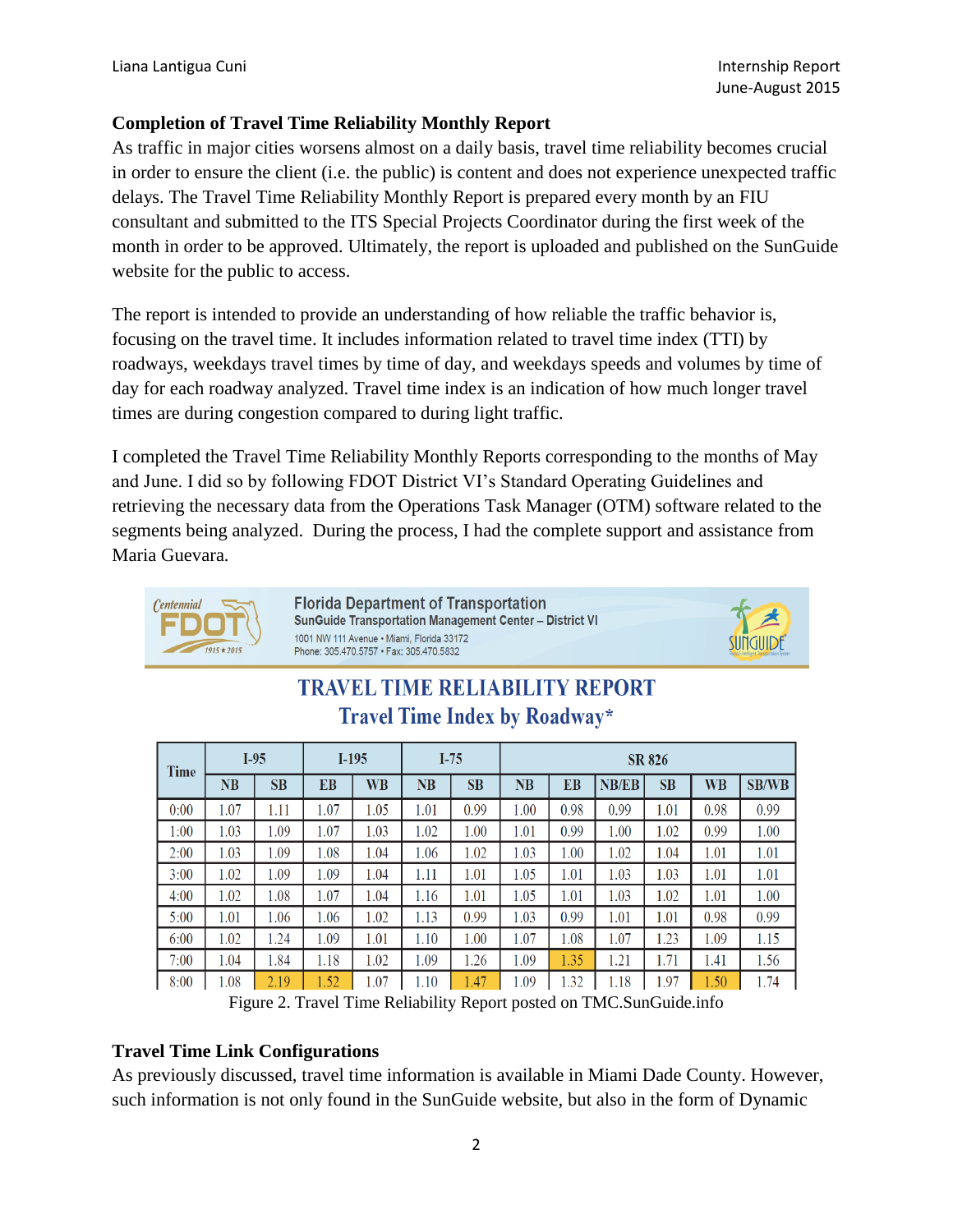Message Signs (DMS) located on the roadways travelers use daily. DMSs around the county assist motorists in making educated decisions about their travelling itineraries as seen in Figure 3. The travel time information posted on the signs is estimated based on real-time data collected by roadway detectors placed along the corridors. Such detectors consider real travel time speeds, which can be later translated into time when the length of roadway associated with the each detector is accounted for.



Figure 3. Dynamic Message Sign (DMS)

After the last Travel Time (TvT) study performed by FIU, some of the published travel times were found to be off range when compared to the live data. As a result, for the past months I have been in charge of modifying such links in order to obtain more accurate records. I have done so by adjusting the lengths (weights) of their detectors using collected speed data, as well as my engineering judgement. The changes I proposed will be tested during the Fall TvT study carried out by FIU. While completing this assignment, the support and help of Maria Guevara and Alejandro Motta was instrumental.

### **Procedures Validation**

One of the main tasks I have been involved with while interning at FDOT is the validation of several procedures. Monthly and yearly reports are usually completed following standard procedures recorded under the FDOT District VI's Standard Operating Guidelines. The accuracy and clarity of such procedures are critical for the successful completion of the reports. Hence, testing their capabilities to be duplicated is indispensable for the well-functioning of the department.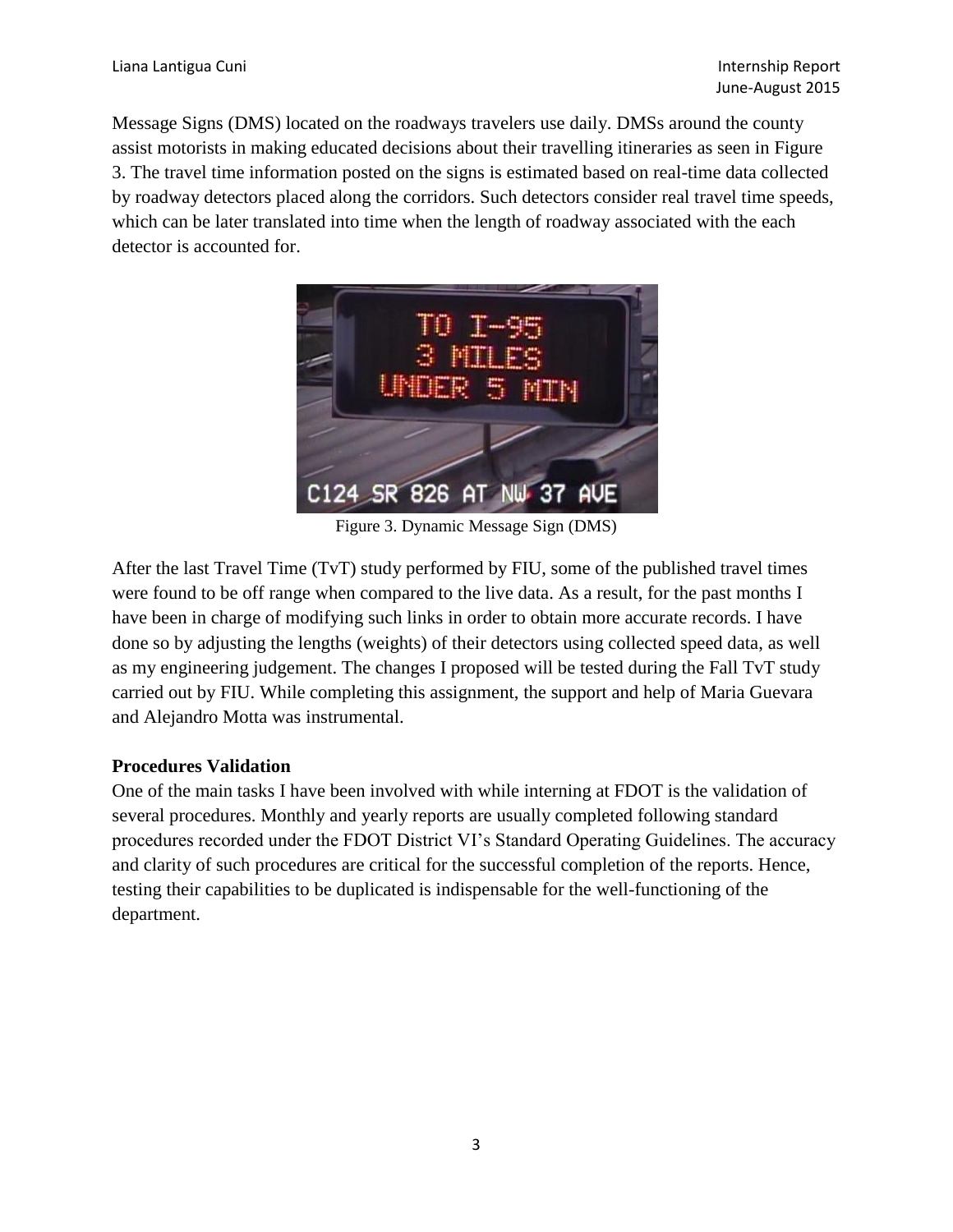

The procedures validations I have been assigned are directly related to the Control Room Operations at TMC and include:

- 1. DMS Usage Report Procedure
- 2. Error to Event Ratio Report Procedure
- 3. FLATIS Monthly Report Procedure
- 4. ITS Operations Summary Procedure
- 5. SERFTOC Report Procedure

In order to successfully validate the previous procedures, I collected data from the OTM and Sunguide software. In addition, I was assisted by Jose Grullon and Maria Guevara.

### **Other Activities**

Although less time consuming, I was also involved in a variety of other activities pertaining to ITS during the duration of the internship.

For instance, I conducted video traffic counts at the location of NB I-95 Ramp at NW 81<sup>st</sup> street. I did so using video collected from camera at the said location and an excel macro. Data was recorded in intervals of 15 minutes for a time length of 2 hours. Finally, the results were provided to the traffic analyst.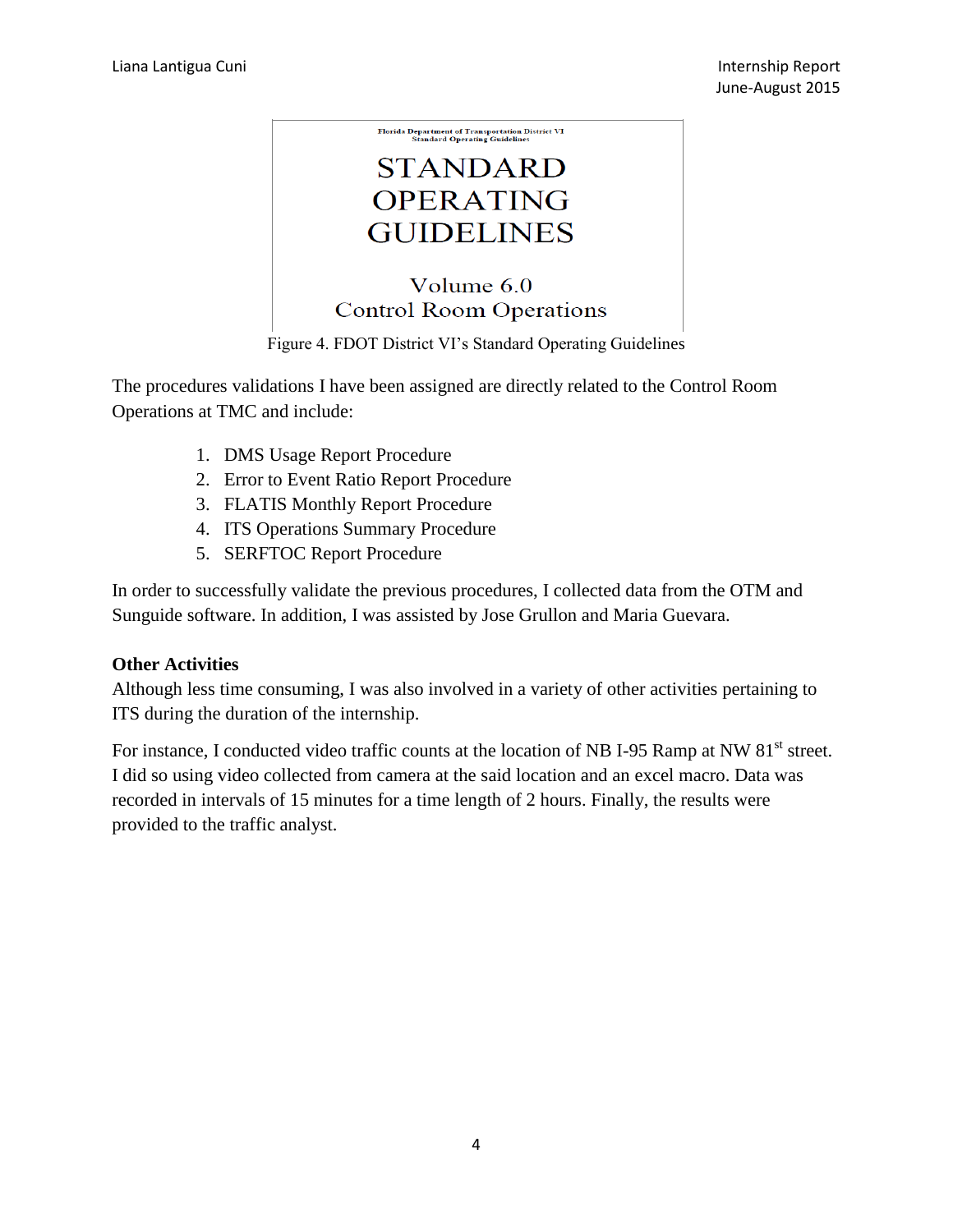

Figure 5. Video collected for traffic count

In addition, I also revised monthly report procedures such as the D6 TMC Systems Administration Monthly Report. The recommendations were passed along to Maria Guevara and the IT specialist.

I was also responsible of elaborating a proposal of modified names for some of the Closed Circuit TVs (CCTV) cameras used along the county's main roadways. The proposal also included the tentative names according to the new naming convention to be adopted by the department.



Figure 6. Distribution of CCTVs cameras around Miami Dade County

Moreover, I was also involved in the recording of activities and expenditures corresponding to the FHP troops patrolling KROME Avenue. Hours, miles, and events were logged in the corresponding file.